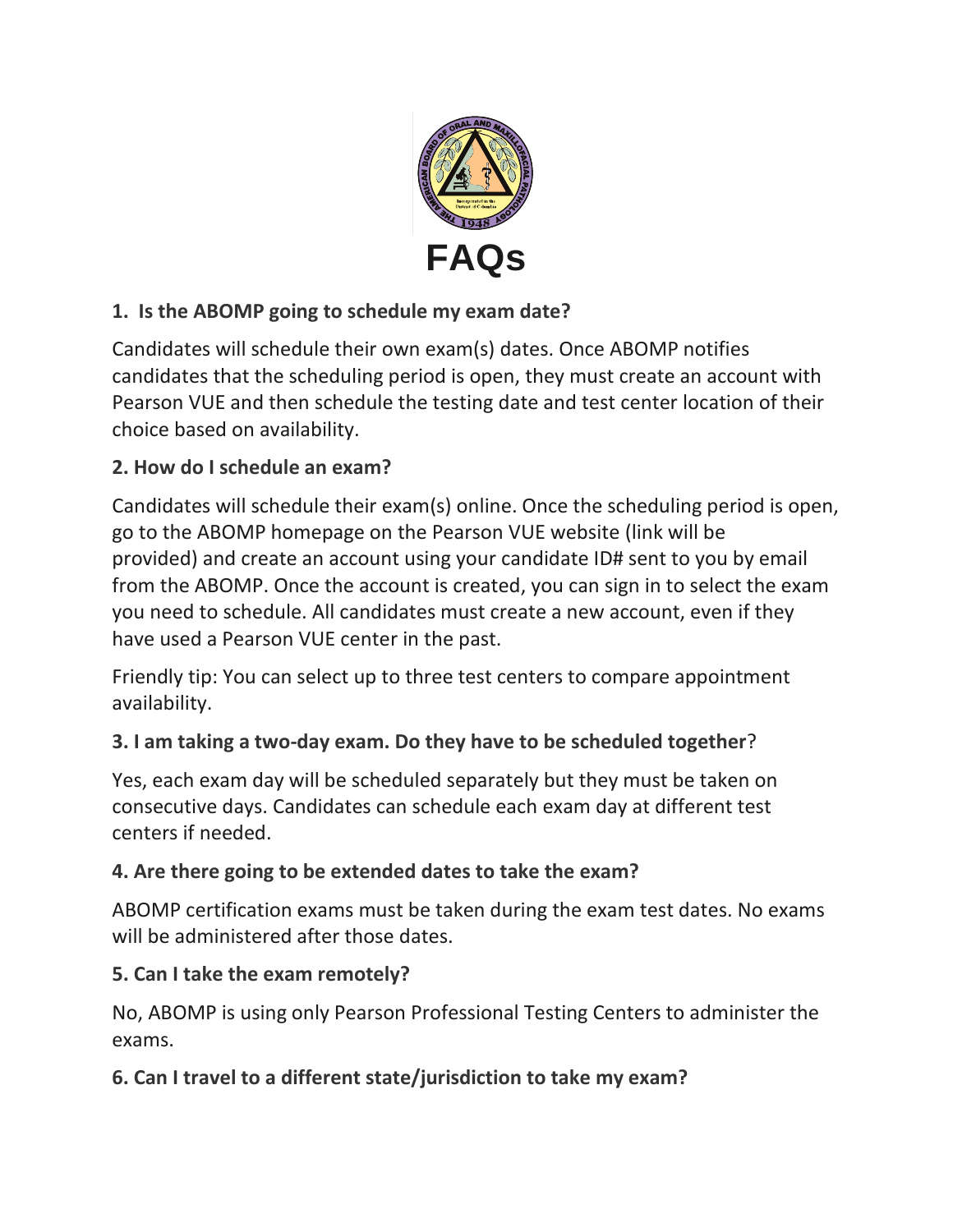Candidates are responsible for ensuring that there are no travel restrictions in place for the location where they want to take the exam. If a candidate travels to another state with travel restrictions in place, they may be turned away or required to quarantine. Please note that this exam is administered at Pearson VUE professional centers **ONLY** in the continental United States.

## **7. My exam is not available at my preferred testing location. What should I do?**

Test centers vary in terms of the days and times they're open and the exams they deliver. If your exam is not available at your preferred test center, please search for other test centers. Appointment availability continues to change due to COVID-19, so be sure to check back regularly to see if the location you desire becomes available. The earlier that you schedule, the more likely you are to get your preferred location.

Friendly tip: You can select up to three test centers to compare appointment availability.

### **8. Will there be microscopes at the testing centers?**

Microscopes are not required for the Certification Exams. The exams will be administered using only virtual microscopy images where applicable and will be indicated on the daily exam schedules provided on the ABOMP website.

### **9. May I wear earplugs or headphones during the exam?**

Candidates may use foam earplugs supplied by Pearson VUE Professional Test Centers. Personal earplugs or headphones are not permitted.

### **10. May I bring or use scrap paper during the exam?**

Whiteboards and markers will be provided for use during the exam(s). No items are permitted in the exam room except for your ID and locker key if you are using a locker for personal belongings, food, and beverages.

### **11. What form of identification (ID) will I need to show?**

You will need to show 2 forms of identification for check-in at the test center and when returning from breaks. One must be an original (no photocopies), valid (unexpired) government-issued photo ID (e.g. driver's license, passport) that includes your name, photograph, and signature. All IDs required must be issued by the country in which you are testing. If you do not have the qualifying ID issued from the country you are testing in, an International Travel Passport from your country of citizenship is required.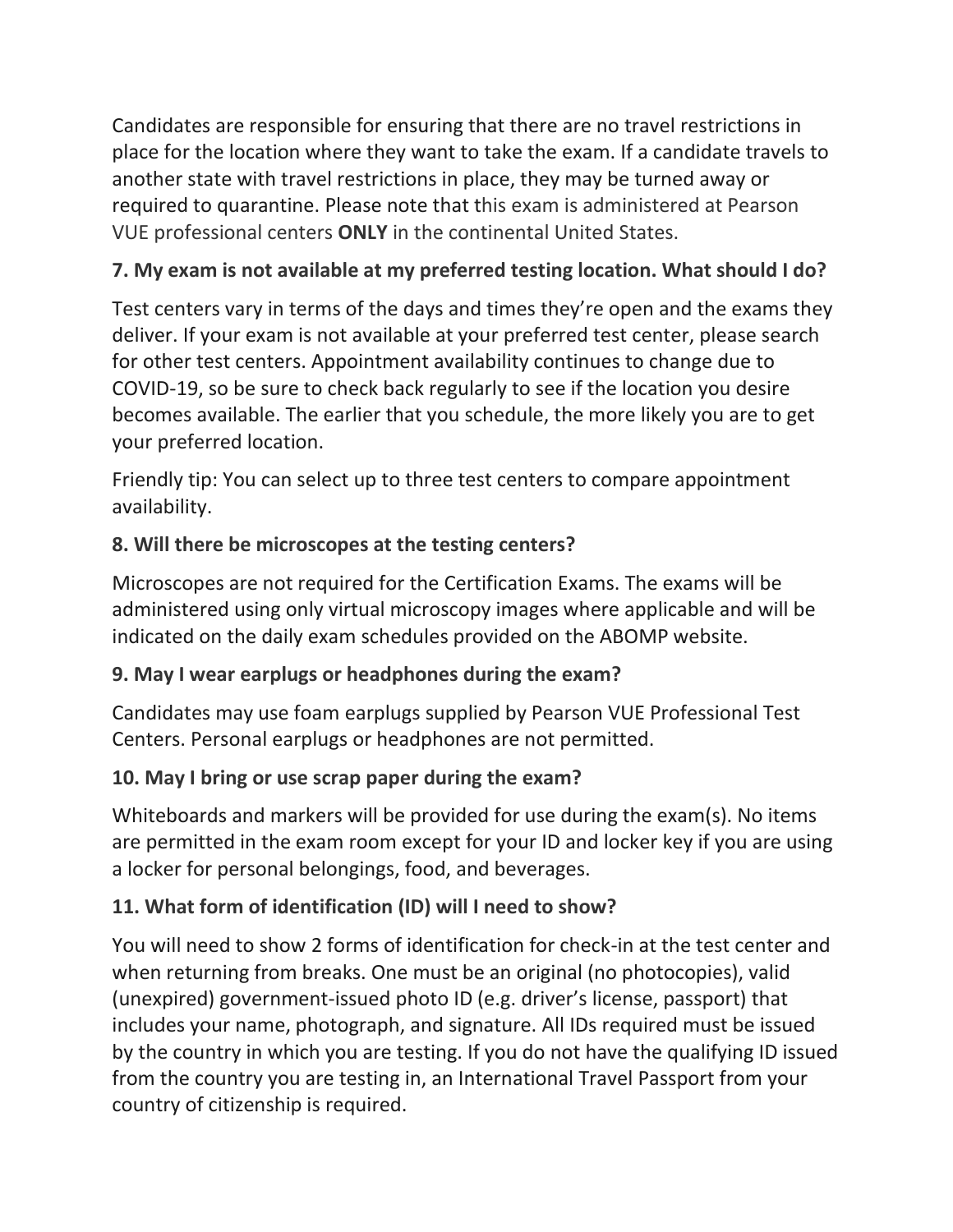Please be sure your **FIRST** and **LAST** name on your photo IDs match your first and last name the ABOMP has on file. If it does NOT match, contact us to update your information at **[Amanda@abpath.org](mailto:Amanda@abpath.org)**.

#### **12. Am I required to wear a face mask?**

Where required by law, yes, you must bring and wear your own face mask the entire time you are at the test center, including throughout your exam.

• Please note: Regardless of local regulations, some programs require masks for all testing candidates. To find out if your program mandates mask-wearing, refer to your program-specific landing page or use the **[Face Mask Lookup](https://home.pearsonvue.com/Standalone-pages/Coronavirus-update.aspx#lookup)** feature on the Pearson VUE website.

A surgical or cloth face mask, including a homemade face mask, is acceptable as long as your nose and mouth are fully covered. Please refer to the CDC, WHO, or your local health organization for best practices on choosing effective face masks. Face masks with exhalation valves and face shields are not acceptable. We are unable to provide face masks to candidates. Candidates without a face mask will be denied testing services. You will be asked to briefly remove the mask during the check-in process to take the required candidate photo.

### **15. What health and safety measures is Pearson VUE taking at the test centers?**

Pearson VUE implemented a strict cleaning regimen at all Pearson Professional Centers. This includes providing hand sanitizer to candidates upon entering the test center and sanitizing the surface and equipment of each workstation at the end of every appointment. Any equipment used during the check-in process is sanitized after every use.

### **16. What if I need to request a testing accommodation?**

All requests for accommodations, including those for Nursing Mothers, must be made through the ABOMP by contacting **[Amanda@abpath.org](mailto:Amanda@abpath.org)**. Please contact ABOMP as soon as possible for an accommodation.

#### **17. May I bring my inhaler with me to the test center?**

Yes, inhalers are an approved comfort device. They will be allowed in the testing room upon visual inspection by the Test Center staff. Visual inspection will be done by examining the item without directly touching it (or the candidate) and without asking the candidate to remove the item, unless otherwise stated in the **[Pearson VUE Comfort Aid List](https://home.pearsonvue.com/Test-takers/Accommodations/Pearson-VUE-Comfort-Aid-List-PDF.aspx)**.